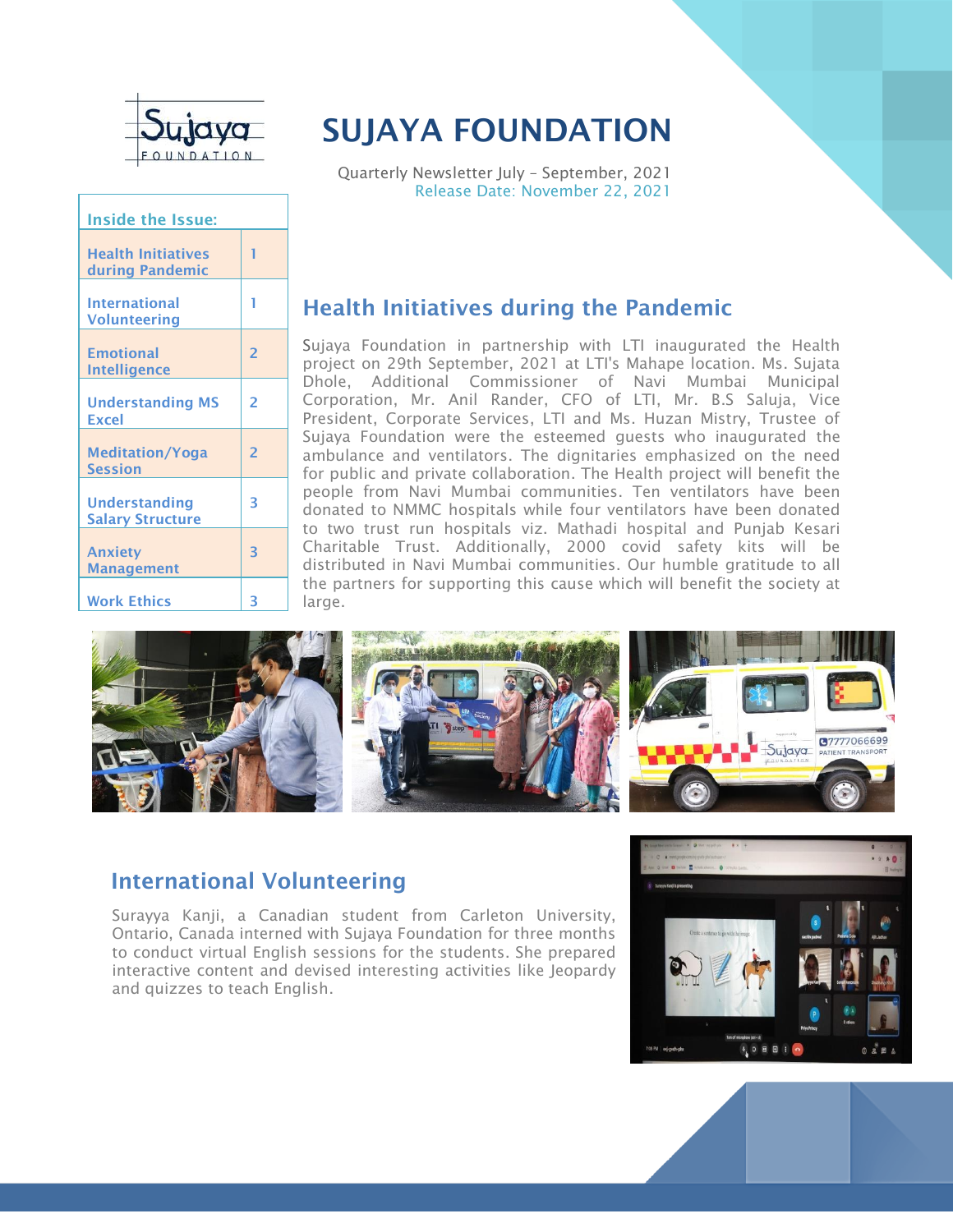### **Emotional Intelligence**

A virtual session on ' Emotional Intelligence' was conducted by Safna Dadina, who has done Human Management and specialized in clinical research. The webinar briefed the meaning, importance and use of emotional intelligence at work and academics. It was an interactive session, helping the students understand the dynamics of emotional intelligence in the real world. The session concluded with a self- awareness activity and a Q/A session that helped the students get a better understanding of themselves.

### -xfsp-smu ▶

### **What is Emotional Intelligence?**



**Emotional Intelligence (otherwise** known as emotional quotient or EQ) is the ability to understand, use, and manage your own emotions in positive ways to relieve stress, communicate effectively, empathize with others, overcome challenges and defuse conflict.

### **Understanding MS Excel**

The session was conducted by corporate volunteers from a leading multinational investment banking firm. They started with the basic features and terminologies of Excel like cell, columns, count, etc. The students also learnt various functions like sum, average and percentage. Advanced concepts like VLOOKUP and advanced filter were also covered. This was a very engaging and useful session for the students.

# 000000

### **Meditation/Yoga**

Chandrayee Datta, a Post-graduate Diploma holder in Yoga Education, from Kaivalyadham, Ministry of AYUSH (2019-2021) conducted a virtual session on Meditation / Yoga for the students. The session began with breathing exercises followed by a warm up. Later, a series of postures were introduced to develop strength and flexibility including standing and reclining asanas. Everyone was encouraged to work within their own ability and to listen to their bodies.